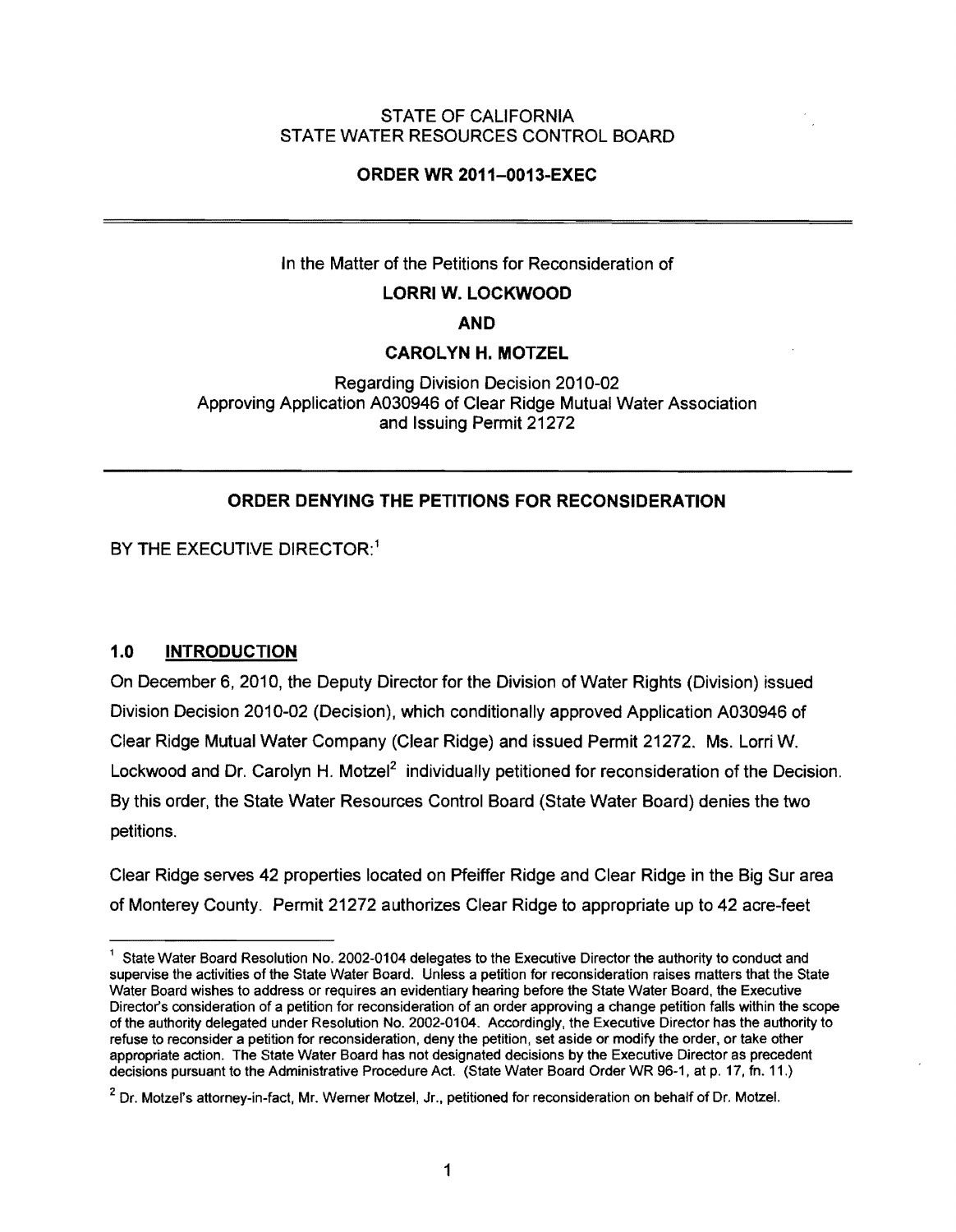per year from the subterranean flow of the Big Sur River for domestic and fire protection purposes. As part of its review of the application, the Division prepared an Initial Study and Mitigated Negative Declaration pursuant to the California Environmental Quality Act (CEQA). Public Resources Code section 21000 et seq. The Division also conducted a field investigation of the project and allowed the applicant and protestants to participate and present information regarding the project at the investigation. The Decision was based on a review of all available information. including an evaluation of the hydrologic characteristics of the water sources for the project. the availability of water to supply the proposed project, the beneficial uses of the proposed water diversion, the protestants' claims, the potential impacts on prior water rights and public trust resources, the information contained in the Initial Study and Mitigated Negative Declaration, and information gathered during the field investigation.

In general, Ms. Lockwood and Dr. Motzel each allege that the Decision is not supported by substantial evidence. I find that the petitions fail to raise substantial issues related to the causes for reconsideration set out in California Code of Regulations, title 23, section 768 and deny the petitions for reconsideration. The Division's Decision was appropriate and proper.

# **2.0 GROUNDS FOR RECONSIDERATION**

Any person interested in any application, permit, or license affected by a State Water Board decision or order may petition for reconsideration of the decision or order. (Cal. Code Regs., tit. 23, § 768.)<sup>3</sup> The bases for reconsideration are: (1) irregularity in the proceedings, or any ruling, or abuse of discretion, by which the person was prevented from having a fair hearing; (2) the decision or order is not supported by substantial evidence; (3) there is relevant evidence which, in the exercise of reasonable diligence, could not have been produced; and (4) error in law. (Ibid.)

Petitions for reconsideration must contain the following:

- (1) Name and address of the petitioner.
- (2) The specific board action of which petitioner requests reconsideration.
- (3) The date on which the order or decision was made by the State Water Board.
- (4) The reason the action was inappropriate or improper.
- (5) The specific action which petitioner requests.

 $3$  Unless otherwise indicated, all further regulatory references are to title 23 of the California Code of Regulations.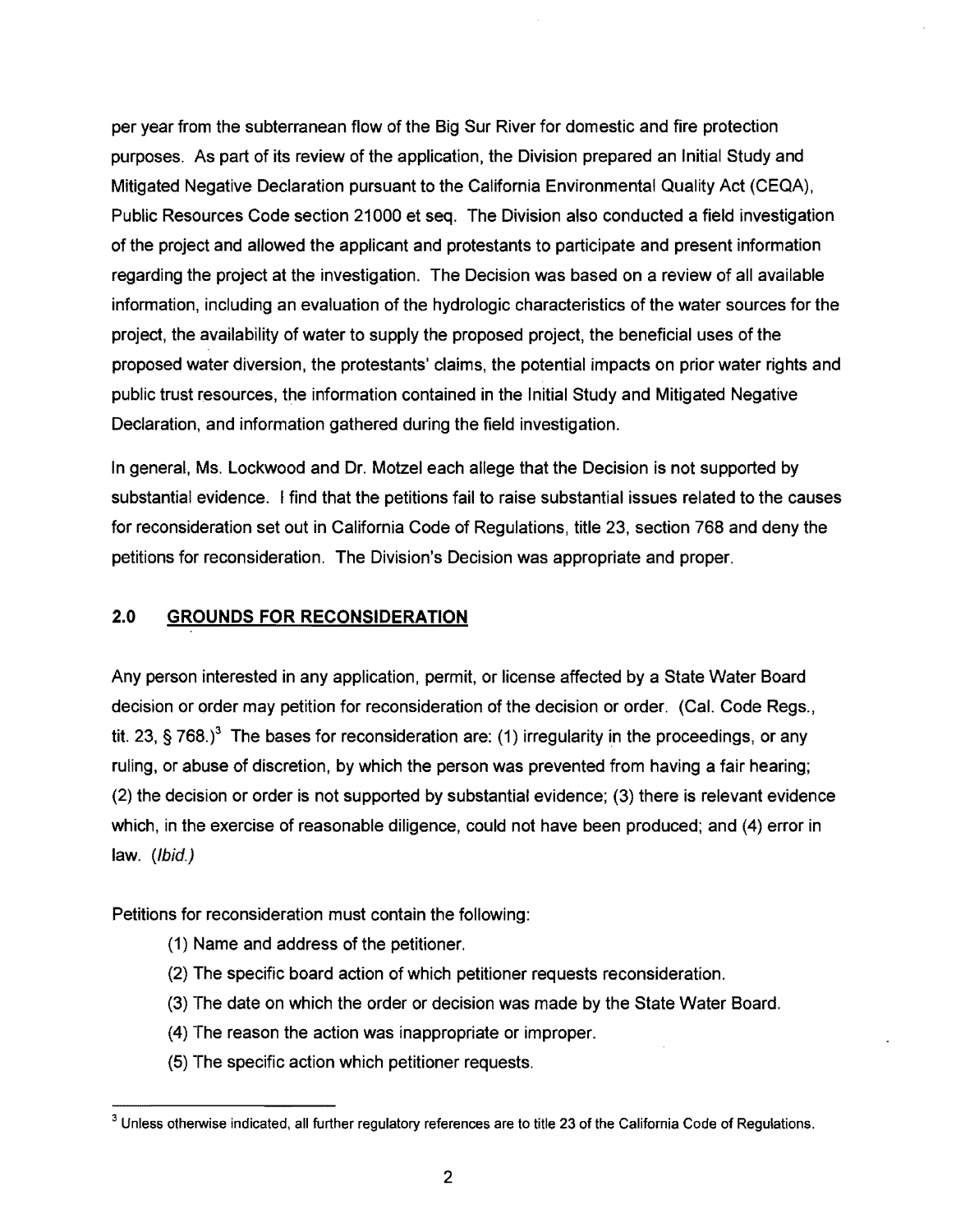(6) A statement that copies of the petition and any accompanying materials have been sent to all interested parties.

(§ 769, subd. (a).) Section 769, subdivision (c), further provides that a petition for reconsideration shall be accompanied by a statement of points and authorities in support of the legal issues raised in the petition.

The State Water Board may refuse to reconsider a decision or order if the petition for reconsideration fails to raise substantial issues related to the causes for reconsideration set forth in section 768 of the board's regulations. (§ 770, subd. (a)(1).) Alternatively, after review of the record, the State Water Board also may deny the petition if the board finds that the decision or order in question was appropriate and proper, set aside or modify the decision or order, or take other appropriate action.<sup>4</sup> ( $ld$ , subd. (a)(2)(A)-(C).)

## 3.0 **MS. LOCKWOOD'S PETITION**

A petition for reconsideration of a decision or order shall contain certain information, including the date on which the order or decision was made by the State Water Board (§ 769, subd. (a)(3)), and a statement of points and authorities in support of the legal issues raised in the petition *(id.,* subd. (c)). If reconsideration is requested based in whole or in part on a claim that there is relevant evidence which, in the exercise of reasonable diligence, could not have been produced  $(§ 768, subd. (c))$ , then the petition shall include an affidavit or declaration under penalty of perjury stating that additional evidence is available that was not presented to the State Water Board and the reason it was not presented. A general statement of the nature of the evidence and of the facts to be proved shall also be included. (§ 769, subd. (b).) Ms. Lockwood did not submit the information above as required by section 769 of the regulations. Ms. Lockwood's petition is denied for failure to comply with these procedural requirements.<sup>5</sup>

 $<sup>4</sup>$  The State Water Board is directed to order or deny reconsideration on a petition within 90 days from the date on</sup> which the board adopts the decision or order. (Wat. Code, § 1122.) If the State Water Board fails to act within that 90-day period, a petitioner may seek judicial review, but the board is not divested of jurisdiction to act upon the petition simply because it failed to complete its' review of the petition on time. (State Water Board Order WR 2009 0061 at p. 2, fn. 1; see California Correctional Peace Officers Ass'n v. State Personnel Bd. (1995) 10 Cal.4th 1133, 1147-1148,1150-1151; State Water Board OrderWO 98-05-UST at pp. 3-4.)

 $<sup>5</sup>$  The regulations also require a petition for reconsideration to contain a "statement that copies of the petition and any</sup> accompanying materials have been sent to all interested parties." (§ 769, subd. (a)(6).) Although Ms. Lockwood did not include such a statement in the petition, she copied interested parties on her correspondence.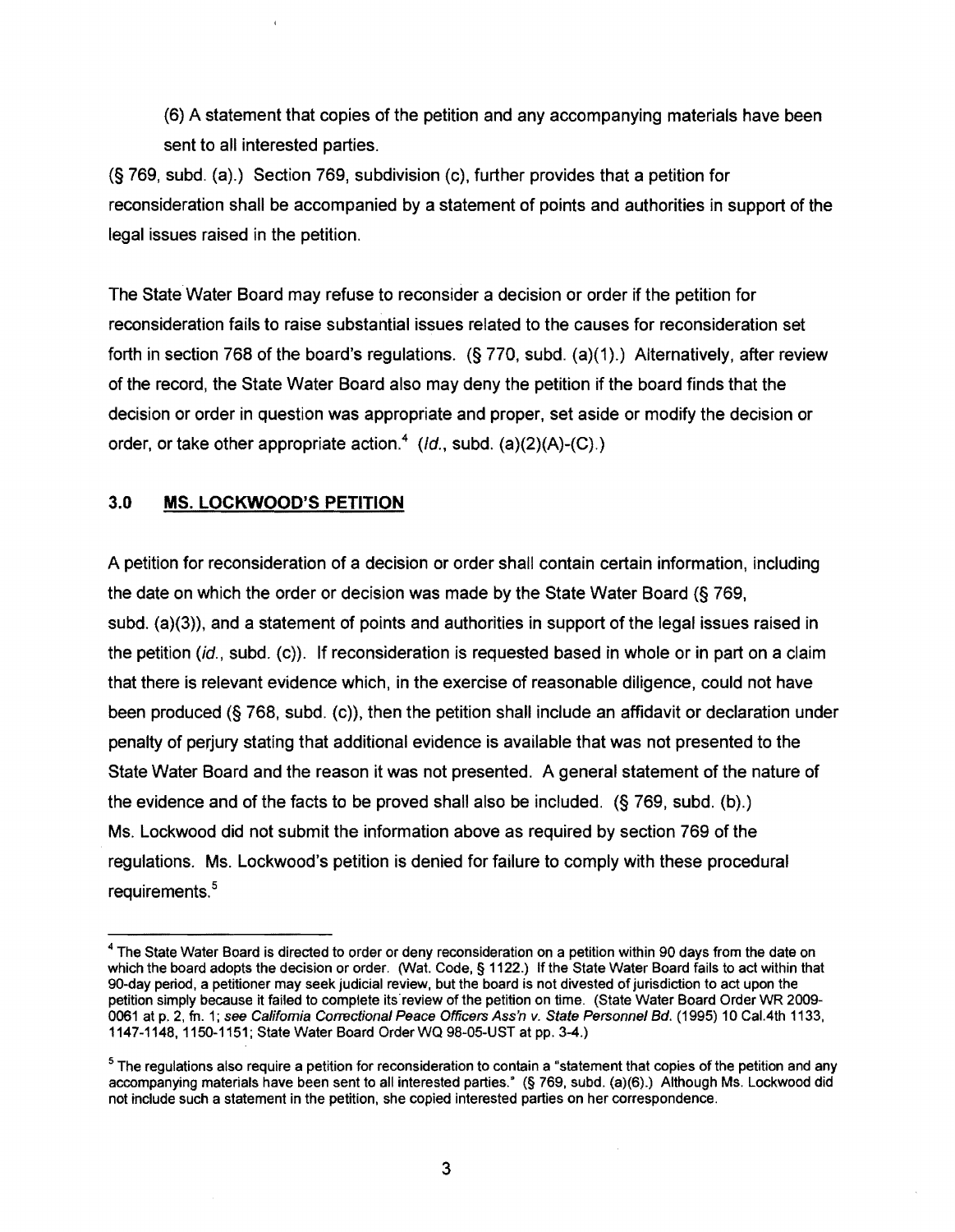In addition, Ms. Lockwood's allegations lack merit. Ms. Lockwood asserts that the Decision is not supported by substantial evidence because Clear Ridge did not prepare an Environmental Impact Report and did not employ a registered hydrologist or geologist. Ms. Lockwood also alleges that there is "further reasonable evidence" that was not considered, namely the Big Sur River Protected Waterway Management Plan and various provisions preventing the transfer of water to another watershed. $6$  She further contends that Clear Ridge's use is inconsistent with its easement and is expanding without proper local and state permitting.

The allegations raised by Ms. Lockwood in her petition are almost identical to the allegations she raised prior to issuance of the Decision. The Division addressed Ms. Lockwood's allegations in the Decision, and it is unnecessary to address them again in detail in this order. Accordingly, a brief discussion of the allegations and a general discussion of the Division analysis supporting the Decision follows.

The Division performed a detailed analysis of Application A030946 in accordance with the Water Code and CEQA. Water Code section 1375, subdivision (d), requires the State Water Board to find that water is available for appropriation before issuing a permit. Water Code sections 1243 and 1243.5 require the State Water Board, in determining whether water is available for appropriation, to consider the amount of water needed to remain in the stream for purposes of recreation, the preservation and enhancement of fish and wildlife, and the protection of beneficial uses. The Division performed these analyses and other analyses required by the Water Code, and found that water was available for appropriation by the applicant, taking into account the instream flows needed to protect other legal users of water, fishery resources, and other beneficial uses.

In considering the application, the Division complied with CEQA. The Division prepared an Initial Study, and concluded that, with specified permit terms and conditions, the project would have less than significant impacts on the environment, including the riparian corridor and downstream fishery resources. After Clear Ridge agreed to the terms and conditions, the Division prepared and circulated a Mitigated Negative Declaration.

 $6$  It is unclear whether Ms. Lockwood contends that the additional evidence is relevant evidence which, in the exercise of reasonable diligence could not have been produced (§ 768, subd. (c)). To the extent that Ms. Lockwood intended to invoke the provisions of section 768. subdivision (c). she has failed to comply with the procedural requirements of section 769. subdivision (b), described above.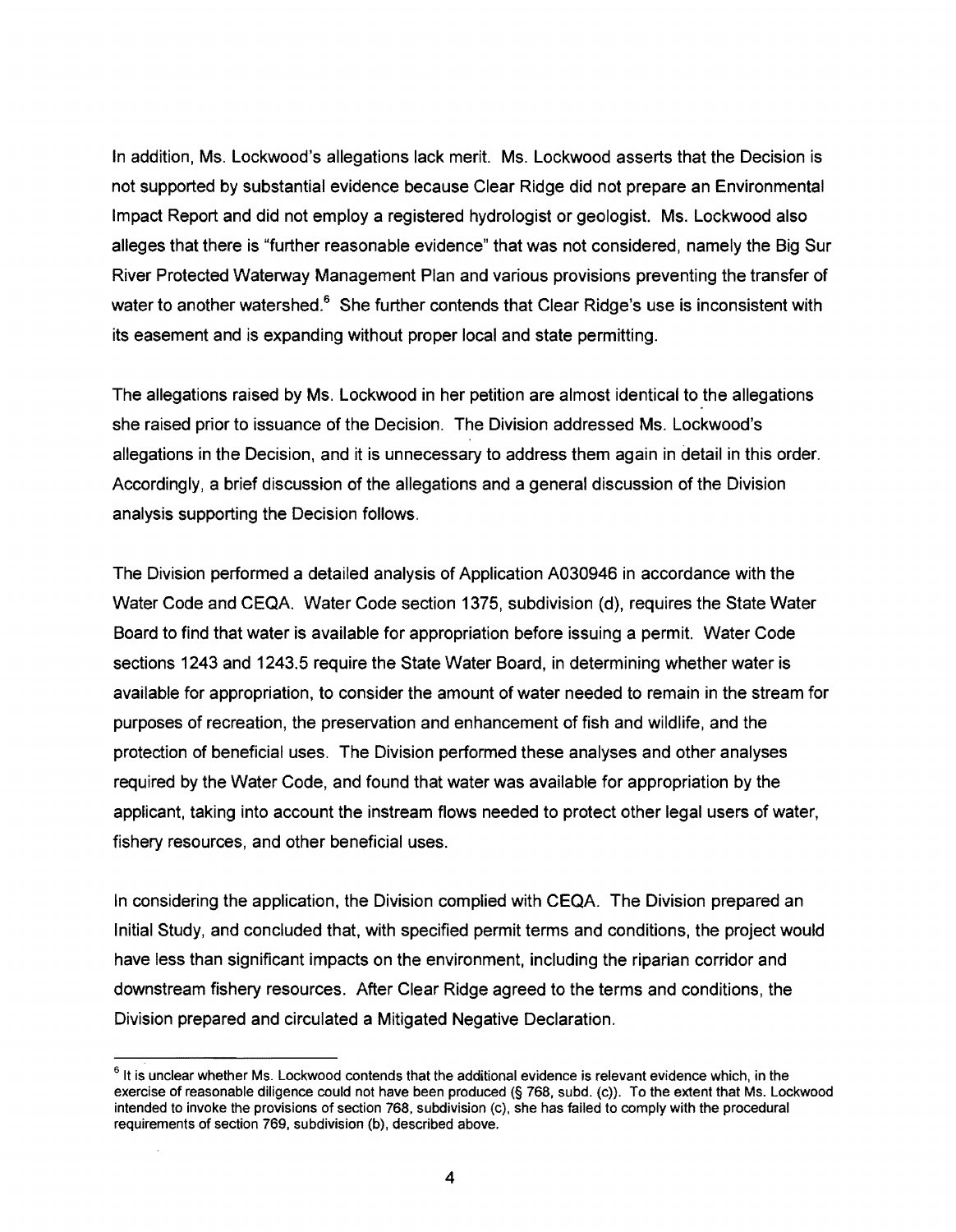Ms. Lockwood further alleges that the Division failed to consider other provisions and plans such as the Big Sur Protected Waterway Management Plan,<sup>7</sup> yet neglects to identify the specific provisions of the plan that she believes are applicable to the project and were "ignored" or to explain why particular findings or studies in the plan, published 25 years ago, are contrary to, or more reliable than, the analyses for Application A030946 that are both current and projectspecific. Analyses supporting the Initial Study were performed with the benefit of 53 years of historical United States Geological Survey (USGS) streamflow data, and assessed levels of cumulative impact at specific points within the Big Sur River watershed during both high- and low-flow periods. The analyses cited the use of precipitation data from the Big Sur Protected Waterway Management Plan. The Initial Study and Mitigated Negative Declaration for the project concluded that the project would not conflict with any applicable land use plan, policy, or regulation of an agency with jurisdiction over the project adopted for the purpose of avoiding or mitigating an environmental effect.

To the extent Ms. Lockwood claims that the "flow and availability of water was prepared by a computer with inaccurate data" she did not establish that the USGS gage data is flawed, or explain how use of the data would result in a decision unsupported by substantial evidence. To the extent that Ms. Lockwood claims that the Division failed to conduct necessary additional studies, she did not identify the technical nature and scope of the additional studies needed, . why they are necessary, or why the Decision is not supported by substantial evidence without them.

Ms. Lockwood further alleges that the decision lacks substantial evidence because the . Applicant did not employ a registered hydrologist or geologist. She has not explained why studies performed by a hydrologist or geologist would be superior, established her own qualifications to render an expert opinion on this point, or demonstrated why the Decision is not supported by substantial evidence because a civil engineer instead of a hydrologist or geologist performed the analyses. The water availability and cumulative impact analysis for the Clear Ridge project was prepared in accordance with State Water Board protocol by a professional

 $<sup>7</sup>$  The Big Sur Protected Waterway Management Plan, which addresses resources in the Lower Big Sur River, was</sup> prepared in coordination with state agencies and adopted by the Monterey County Board of Supervisors in 1985. The plan contains policies and recommendations to develop an integrated program of land and resource management that is intended to protect local and statewide interests and resources in the Lower Big Sur River.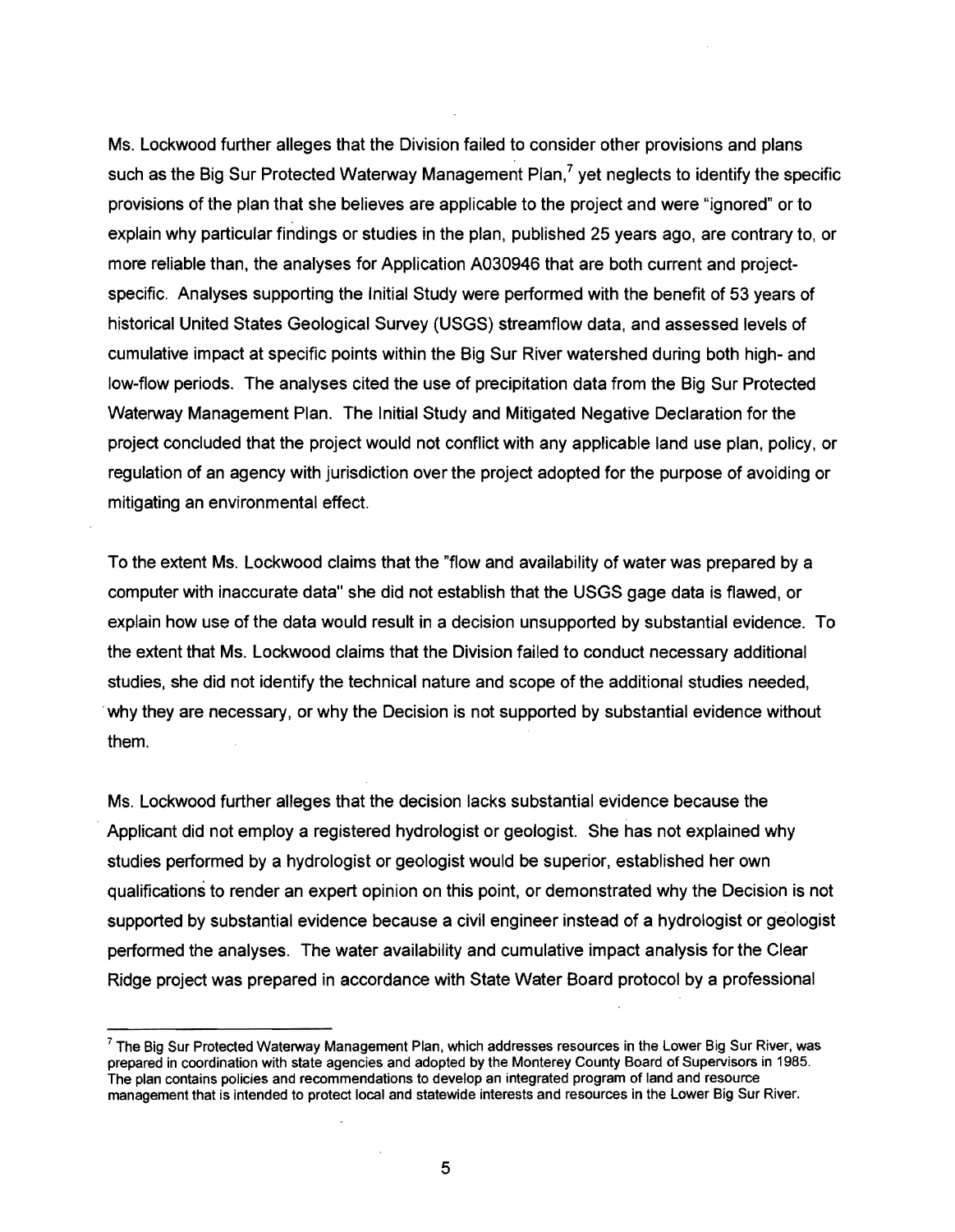civil engineer with over 23 years of professional experience in the field of civil, environmental, and water resources engineering. The analysis conducted was based on 53 years of historical data from the USGS Gauge No. 11143000, Big Sur River stream gage and the flow data was adjusted for existing appropriative water rights of record within the Big Sur River watershed. The hydrologic studies and environmental analysis were reasonable, comprehensive and of the appropriate scope to provide a sufficient basis upon which to determine potential cumulative impacts and whether a permit should be issued.

The record shows that the Division considered the evidence in the record regarding potential effects of the proposed project on fish and wildlife, and that the Decision includes substantially all the conditions of approval recommended by the Department of Fish and Game (DFG) as part of the protest resolution process. The petition for reconsideration cites no new evidence that would justify reconsideration of the Decision. The Decision is supported by substantial evidence and does not contain any error in law.

### **4.0 DR. MOTZEL'S PETITION**

As discussed above, a petition for reconsideration of a decision or order shall contain certain information, including the date on which the order or decision was made by the State Water Board (§ 769, subd. (a)(3», and a statement of points and authorities in support of the legal issues raised in the petition  $(id,$  subd.  $(c)$ ). Dr. Motzel did not submit the information above as required by section 769 of the regulations. Dr. Motzel's petition is denied for failure to comply with these procedural requirements.<sup>8</sup>

Moreover, Dr. Motzel's allegations lack merit. She first claims that the Decision involved an irregularity in the proceeding by which protestants were prevented from having a fair hearing  $(S<sub>1</sub>768, subd. (a))$ ; namely, that the Division conducted a field investigation in its Sacramento offices rather than on-site in the Big Sur area. Water Code section 1345 requires the Division to conduct a field investigation of a minor protested application in order to enable interested parties to attend and present information regarding the application. According to the Governor's Commission to Review Water Rights Law, the purpose of the minor protested application procedures was to encourage private settlement of protested applications in order to streamline

<sup>&</sup>lt;sup>8</sup> The regulations also require a petition for reconsideration to contain a "statement that copies of the petition and any accompanying materials have been sent to all interested parties." (§ 769, subd. (a)(6).) Dr. Motzel did not include such a statement in the petition, and did not appear to copy interested parties on the petition.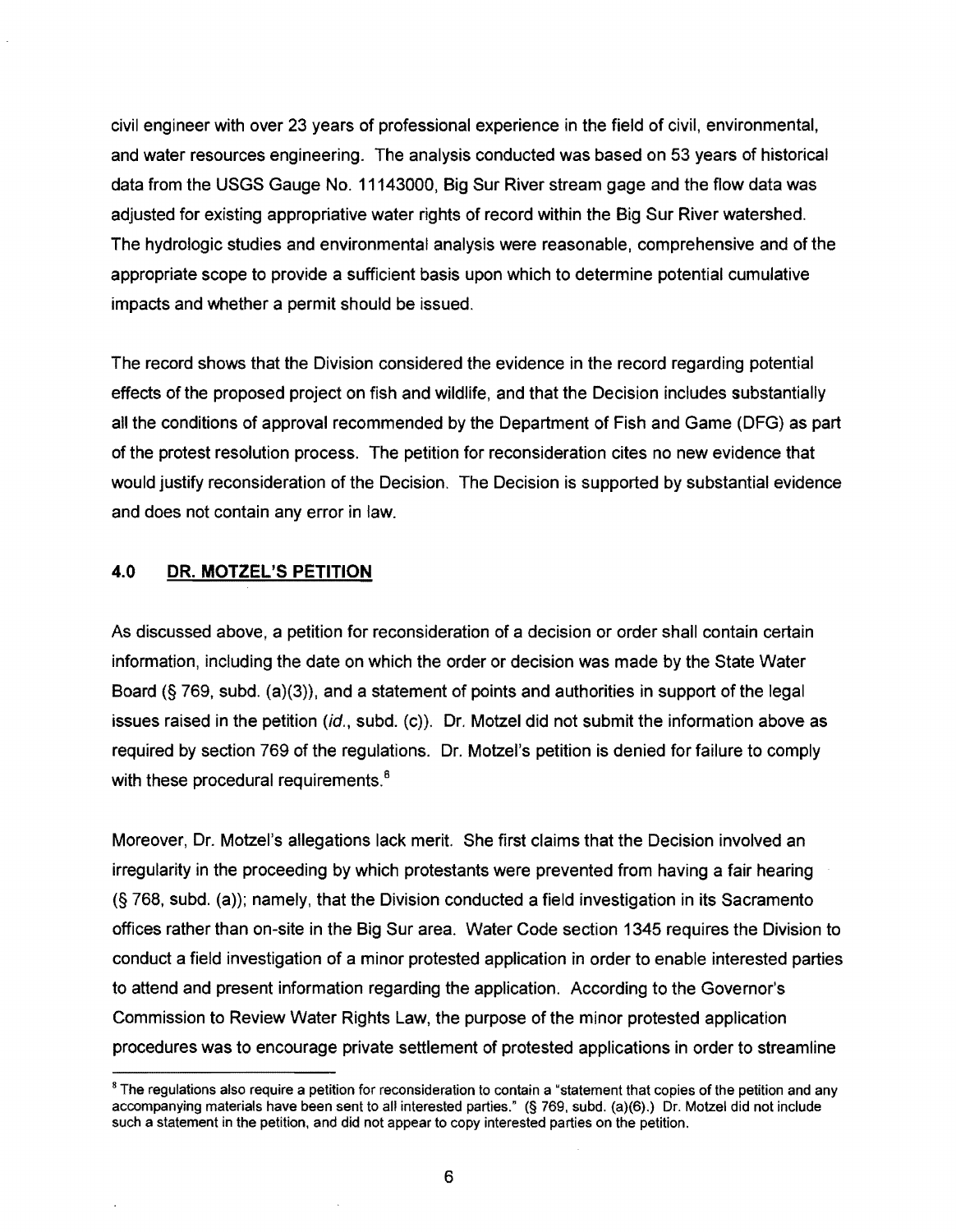the water right application process. (Governor's Commission to ReviewWater Rights Law, Final Report (1978), at pp. 69-70.)

On July 19, 2010, the Division issued a Notice of Field Investigation for Application A030946, providing the applicant and the protestants an opportunity to resolve the outstanding protests and to provide the Division with information in support of their positions in accordance with Water Code sections 1334 and 1335. On August 18, 2010, due to lack of State travel funds, the Division held the meeting in Sacramento and provided interested parties with an opportunity to participate by telephone. Dr. Motzel did not object to the location of the meeting and her representative, Mr. Motze!, participated in the meeting in person. At the meeting, as described in the Decision, Mr. Motzel described Dr. Motzel's concerns with the project. Given that Dr. Motzel did not object to the location of the meeting and her representative participated fully in the meeting, there is no evidence to support the conclusion that Dr. Motzel was deprived of a fair hearing.

.In raising this issue, itappears that Dr. Motzel's primary concern is for the State Water Board to witness, first hand, that Clear Ridge is diverting water for agricultural, and not only domestic uses, and to witness the purported negative impacts of the diversion on the condition of the Big Sur River. The record indicates that Division staff previously visited the project site. Nonetheless. to address Dr. Motzel's specific concerns, it merits noting that the Division issued Permit 21272 for the appropriation of water for domestic and fire protection uses, and thus, water can only be used for those purposes under the permit. Diversion or use of water under Permit 21272 for other purposes is unauthorized, and may be subject to enforcement. (See, e.g., Wat. Code, §§ 1051 et seq. [administrative civil liability for unauthorized diversion or use of water]; 1832 et seq. [cease and desist orders].) Further, if Clear Ridge ever seeks to change the purposes of use under the permit, it must comply with applicable procedures, which involve public notice and an opportunity to object. (See, e.g., Wat. Code, § 1700 et seq. [establishing procedures for changes in the purpose of use].) Dr. Motzel was provided a reasonable opportunity to raise this issue at the investigation, and so was not denied the opportunity for a fair hearing on this issue. In any event, the issue raised regarding potential agricultural use is not directly relevant to the issuance of Permit 21272, which is for domestic and fire protection purposes.

7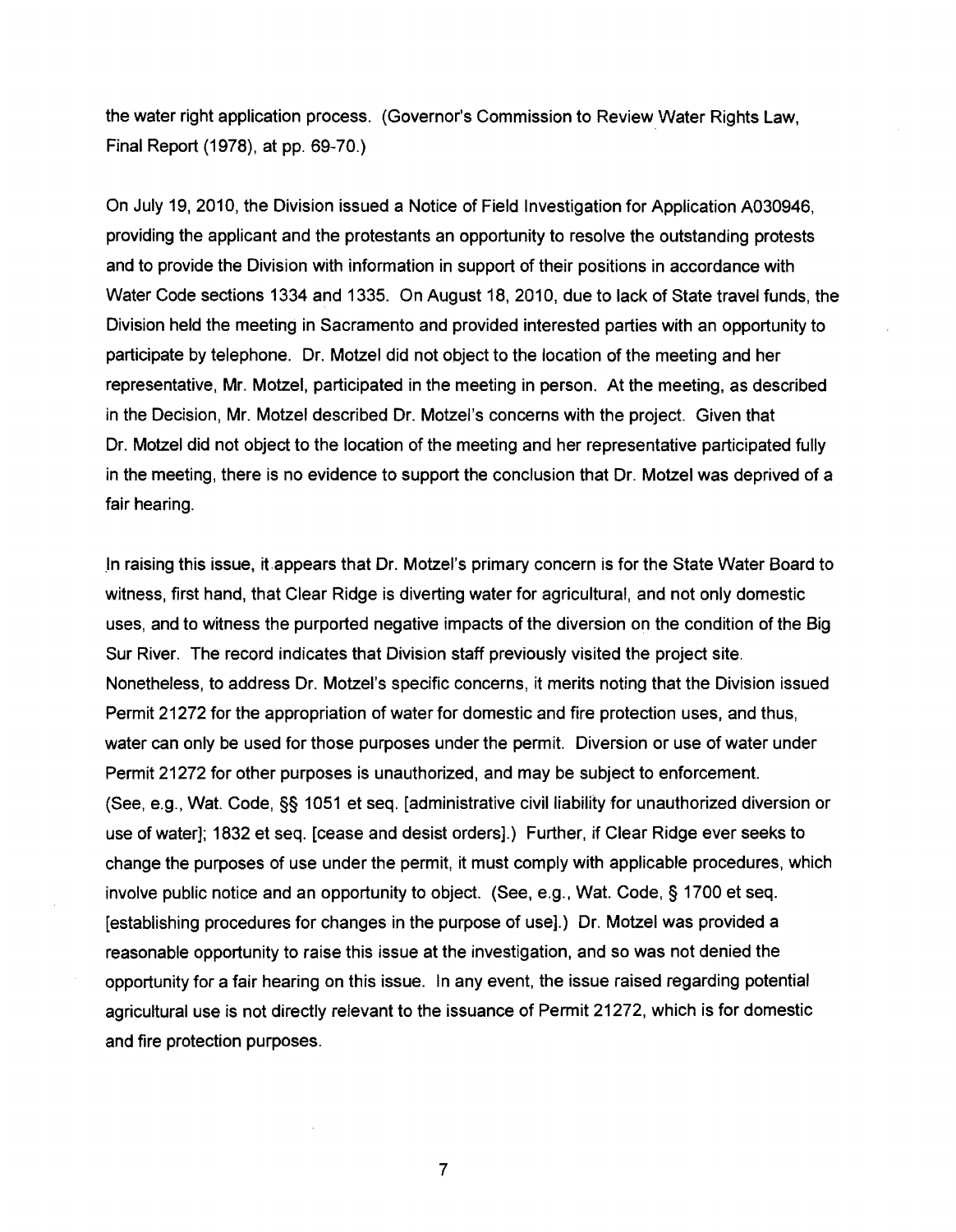As stated above. the hydrologic report prepared for the project provided the State Water Board with a comprehensive and historically-based assessment of the potential cumulative hydrologic impact of the project at points of interest critical to fish life on the Big Sur River. The report, in conjunction with the environmental analysis contained in the Initial Study and Mitigated Negative Declaration, has substantially informed the State Water Board and the DFG as to the extent of the potential hydrologic impacts of the existing diversion during low-flow months. These analyses provided sufficient evidence to support the findings of the Decision and the issuance of Permit 21272. based upon a schedule of limited diversions and other mitigating terms and conditions.

Dr. Motzel also contends that the Decision is not supported by substantial evidence because the DFG has not completed its instream flow assessment for the Big Sur River. As noted previously. a comprehensive hydrologic analysis of the potential cumulative impacts of the project was prepared based on an extensive record of historical Big Sur River stream gage data. so as to cover a wide range of water-year types. A comprehensive environmental analysis was conducted, and a Mitigated Negative Declaration issued. The Decision is supported by substantial evidence in the record. including the studies performed to date for the project. Nonetheless, Permit 21272 allows for the Division's consideration of additional studies as they become available. Should the DFG study or any other fisheries study be completed, Permit 21272 provides that the State Water Board, after notice and an opportunity for hearing, reserves jurisdiction to modify, delete, or add minimum flow requirements or related criteria for the protection of fish and wildlife in the Big Sur River.

Finally, Dr. Motzel asserts that the applicant should be required to provide information demonstrating that the diversion will not affect previously permitted or riparian diversions. Water Code section 1375, subdivision (d) requires that the State Water Board find that unappropriated water is available to supply the applicant. As explained above. the Division performed a detailed analysis of Application A030946 in accordance with the Water Code section 1375, other provisions of the Water Code, and CEQA, and concluded that water was available for appropriation by the applicant.

Dr. Motzel currently diverts water from the Big Sur River pursuant to water right registration D031117R. As noted in the Decision, this registration is junior in priority to Application A030946, and therefore cannot support a protest based on priority of right.

8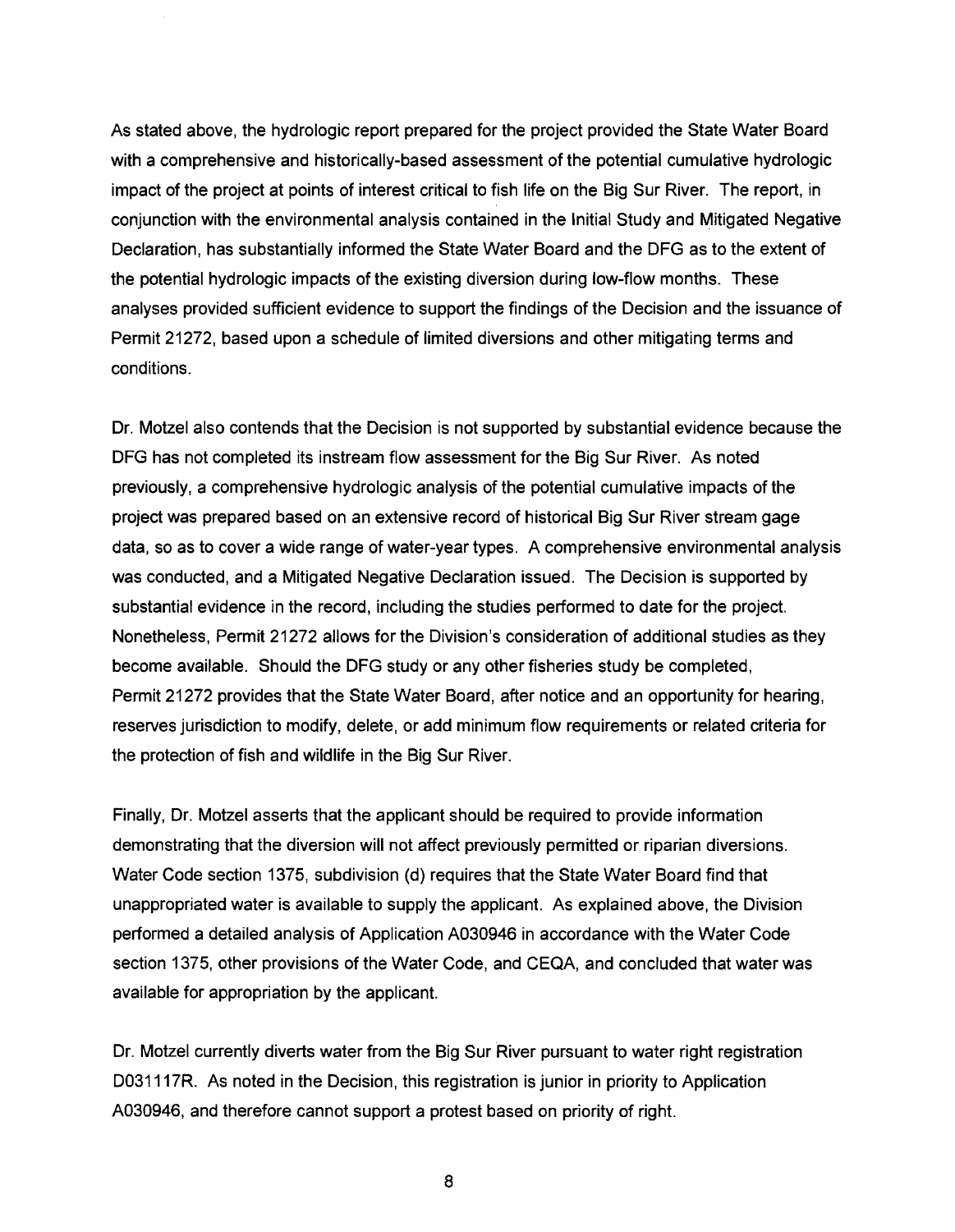## 5.0 **CONCLUSION**

In conclusion, Ms. Lockwood's petition should be denied for failure to comply with section 769 of the regulations. Dr. Motzel's petition also should be denied for failure to comply with section 769.

Moreover, I find that the petitions for reconsideration should be denied because the Decision is appropriate and proper. The Decision is supported by substantial evidence and does not contain an error in law. To the extent that any issue raised in the petitions is not addressed in this order, I conclude that the issue is not a substantial issue that merits review. (§ 770, subd.  $(a)(1)$ .)

#### **ORDER**

**IT IS HEREBY ORDERED THAT** the petitions for reconsideration filed by Ms. Lockwood and Dr. Motzel are denied.

 $\bar{z}$ 

Dated:  $5/27/201$  Thomas Howard Your and